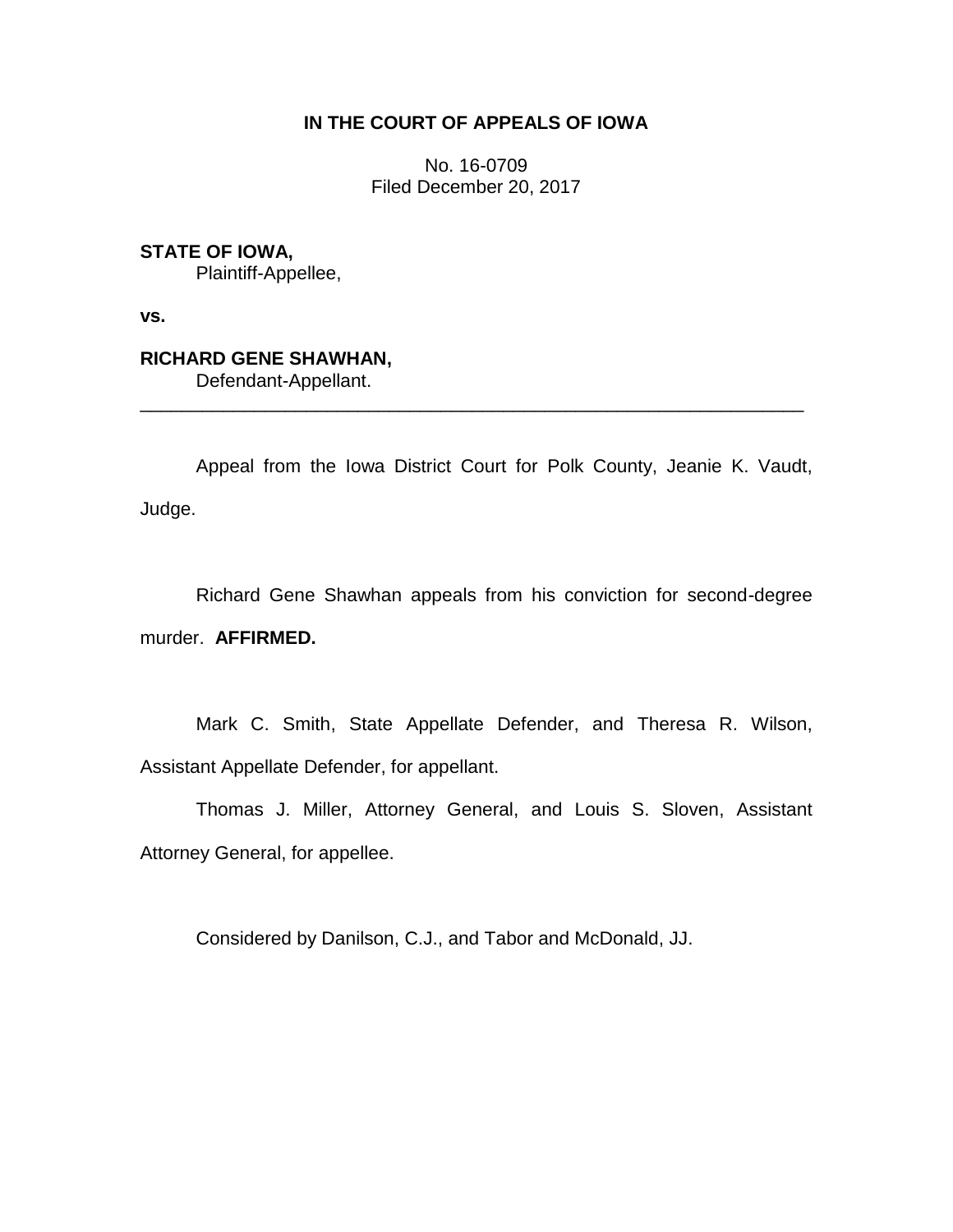# **DANILSON, Chief Judge.**

Following a jury trial, Richard Gene Shawhan was convicted of seconddegree murder for the death of Jeffrey Butts, who suffered brain trauma and eventual death after being hit three times in the head with a blunt instrument. On appeal, Shawhan contends the trial court abused its discretion in not allowing him to impeach a witness with a prior incident of untruthfulness, erred in instructing the jury, and did not apply the correct standard in ruling on his motion for new trial. In a supplemental pro se brief, Shawhan asserts counsel was ineffective in failing to object to additional instructional errors. Finding no reason to overturn the conviction, we affirm.

#### **I. Background Facts.**

On December 21, 2014, Shawhan did not return to the Fort Des Moines residential correctional facility. At that time, Butts and Kimberly Goemaat-Clark (Clark) were living together in an apartment and were allowing Brian Mabrier and Nicole Martin to stay with them. While on escape status, Shawhan occasionally stayed with Butts and Clark.

On December 26, Butts, Clark, Mabrier, and Martin returned to the apartment after having all been at "Junebug's" (the nickname of an acquaintance who was a mechanic). Mabrier and Martin were in one vehicle. Butts and Clark were in another, and they had picked up Shawhan, who called and asked for a ride. Shawhan showered at the Butts/Clark apartment and was given clothes to wear belonging to Butts. The five ate dinner together and spent the rest of the evening "hanging out," playing darts, and using methamphetamine. At some point, Thomas Beall was also present but left. Butts and Clark left for a time.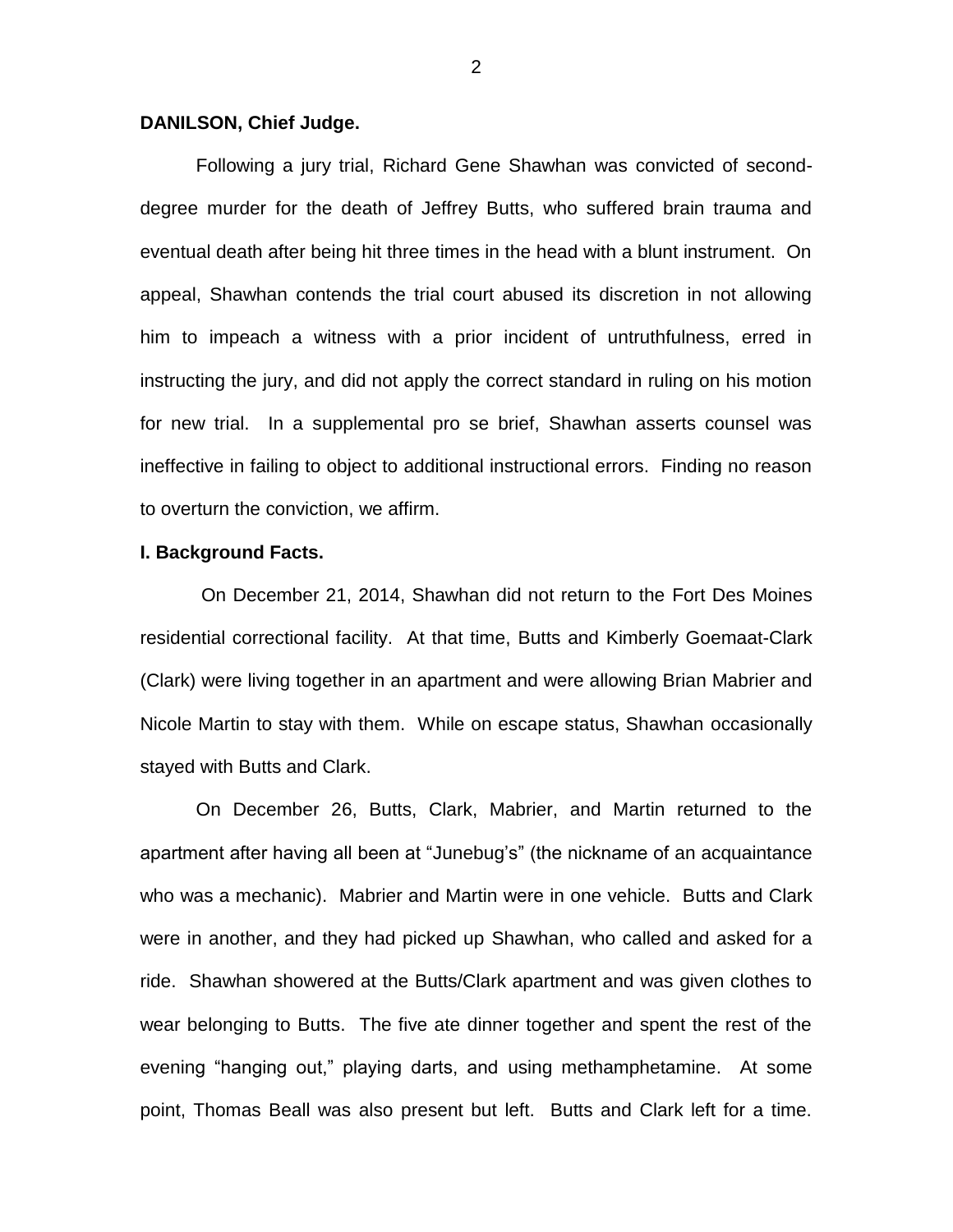Shawhan became increasingly paranoid as time passed. He took Mabrier's dog outside. He reported to Mabrier he was seeing police officers and dogs in the trees. Shawhan saw a baseball bat in Martin's vehicle and asked Mabrier if he could have it for protection. Mabrier gave Shawhan the bat.

At about 5:30 a.m. on December 27, Butts and Clark returned to the apartment. They were on the bed, which was located in the main room of the apartment. Mabrier and Martin were in the spare room, and Shawhan was pacing between the two rooms "back and forth throughout the night," still carrying the baseball bat. Clark dozed off. She was awakened by a loud noise (a "ping" she recognized as the sound of an aluminum bat) and saw Shawhan holding a bat aloft and standing over her and Butts. Martin heard Clark screaming, "Don't do that. Why did you do that?" Shawhan yelled, "You should have killed me when you had the chance, motherfucker." Mabrier saw Shawhan come into the spare room holding the bat and having a "crazy look on his face." Mabrier jumped out the second-story window.

Shawhan demanded that Martin give him a ride. When Martin came out of the spare room, she saw Butts on the bed, "laying there with his hands wrapped up over his face and rocking back and forth . . . . gurgling." She and Shawhan encountered Mabrier outside on the stairs to the apartment building. Mabrier tried to convince Martin not to go with Shawhan; Martin said, "I'm just going to get him out of here so he don't hurt nobody else." Shawhan said to Mabrier, "I wasn't even going to hurt you." Clark then came out onto the balcony of the apartment and yelled to Mabrier, "Help me, help me. He hit him in the head with a ball bat. He hit him in the head with the ball bat." The front security door to the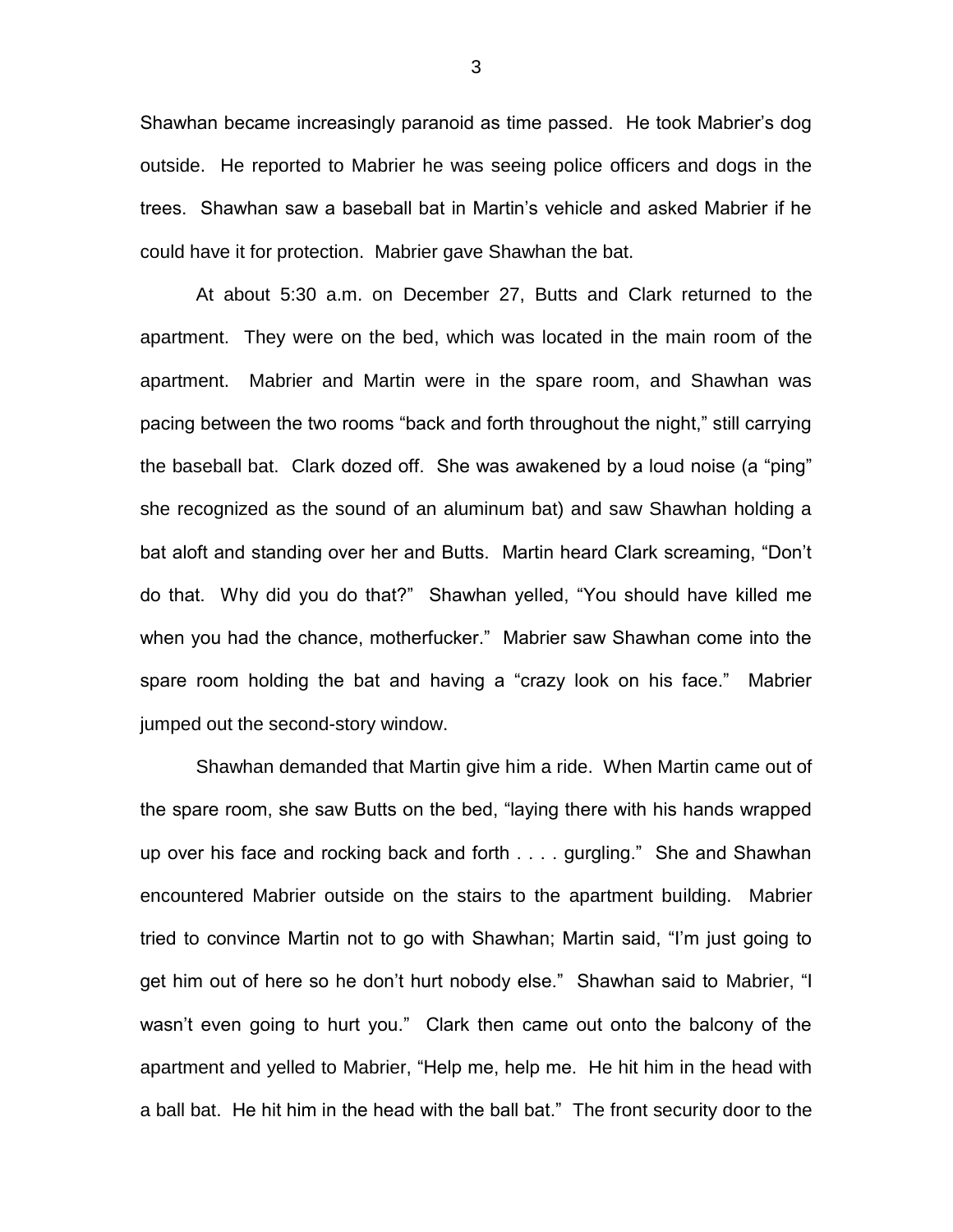building was locked, so Mabrier climbed onto the deck and returned to the apartment as Martin and Shawhan drove away.

Mabrier and Clark tried to carry Butts out of the apartment to take him to the hospital. Butts (who was much larger than Mabrier) was struggling and was on the ground near the bottom of the steps when an ambulance arrived, having been summoned by neighbors' calls to 911.

Officer Patrick Hickey was one of the first to respond to the 911 call to the Butts/Clark apartment. Clark told Officer Hickey she was sitting on the bed and Butts was there on the bed with her. She stated "Ricky"—she did not know him by Shawhan—was sitting at the end of the bed in a red chair. She was not paying attention to either of them when she heard what she said sounded like two or three pings like somebody getting hit on the head with a baseball bat. When she turned around, she saw Butts was bleeding a lot.

Marbier told Officer Hickey he was not in the apartment at the time of the assault. "He said that he had left prior to the assault with their dog and walked through the living room, which is [also] a bedroom where he saw both Clark [and] Butts on the bed and Shawhan sitting in the chair."

In the meantime, Shawhan was directing Martin to drive to the apartment of a friend but he could not remember the unit, then to his sister's house but she was not home, and then to his girlfriend's house. There, Shawhan's girlfriend got in the vehicle with Martin and Shawhan, who was lying on the floor in the back seat of the van. They went to the gas station because the van was running out of gas. Martin took money inside to pay for gas, told an attendant she was being held against her will, and then locked herself in the bathroom and called 911.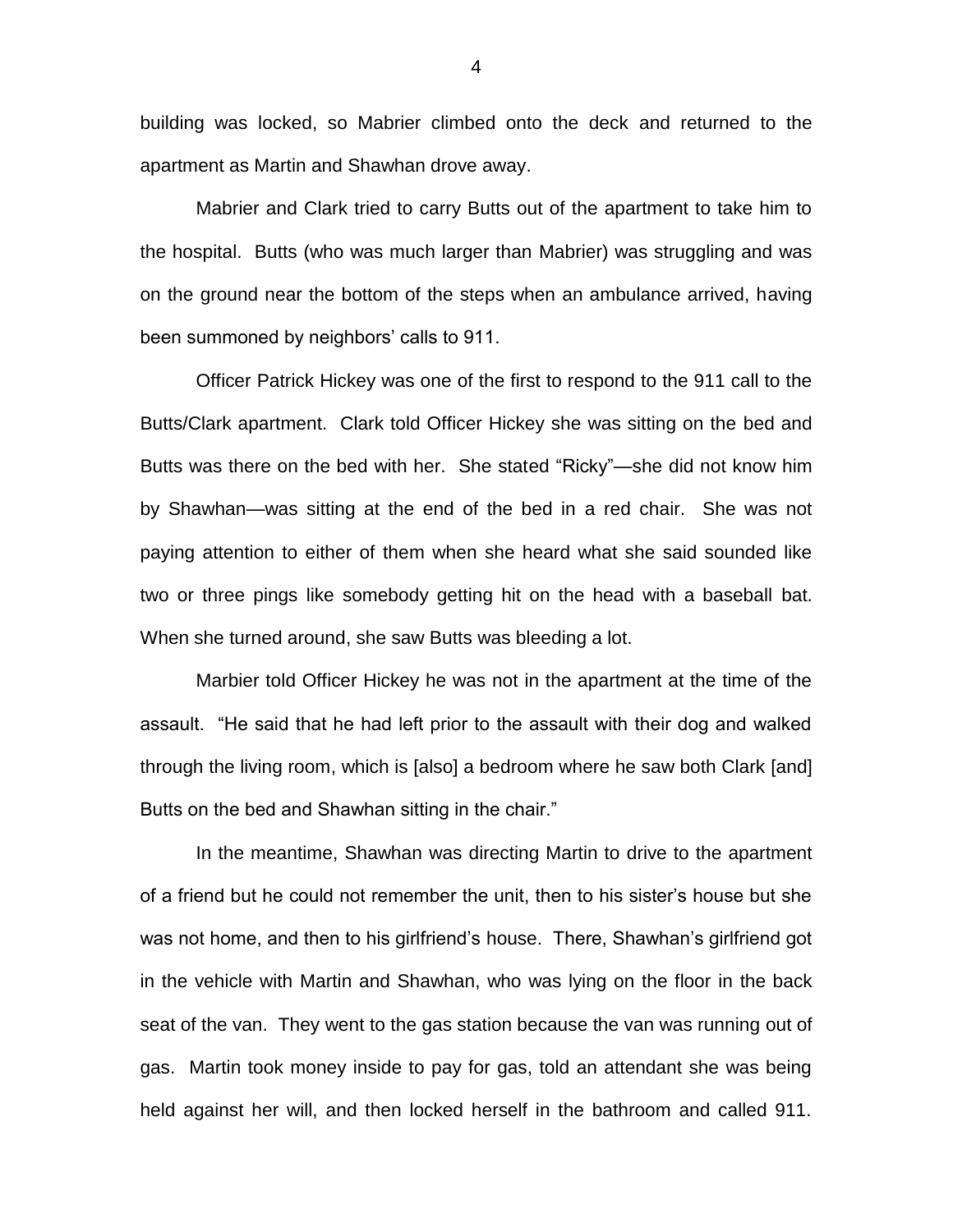When officers arrived at the gas station and surrounded the van, Shawhan was lying on the floor and had a baseball bat next to his left hand. He surrendered without incident.

Butts's speech was not coherent when he arrived at the hospital. Because of the seriousness of his injuries, he was taken to University of Iowa Hospitals. He sustained a skull fracture, intracranial bleeding, and facial bone fractures.

Both Clark and Mabrier gave additional statements to police. While in the interview room at the police station, Mabrier ripped off his shirt, which was covered in Butts's blood, and attempted to hide it in the ceiling. Detective Danny White confronted Mabrier about his attempt to hide his clothes. Mabrier stated he did not want to be a "snitch." During the interview, Mabrier was "sobbing and you could tell that he was highly upset about what had occurred."

Butts was taken off of life support and died on January 4, 2015. Shawhan was charged with first-degree murder.

The State filed a motion in limine seeking to exclude any reference to an incident when Officer Hickey had not been truthful during an internal affairs investigation. After a hearing, the district court ruled:

[I]t's legitimate for [the defense] to ask if he has ever had any issues regarding his propensity for truthfulness or however they want to cast that, you know what the rule says in terms of what the buzz words are, regarding the assignment of his job duties.

And by that I mean [the prosecutor] has indicated he's been a professional in law enforcement for a lot of years. If he has something in his background related to the assignment of whatever he was tasked to do as an officer of some kind for Des Moines PD, I think that's fair game. I do not think the internal affairs investigation is fair game because in the Court's view—and I understand why the defense wants to get at this because, in fact, if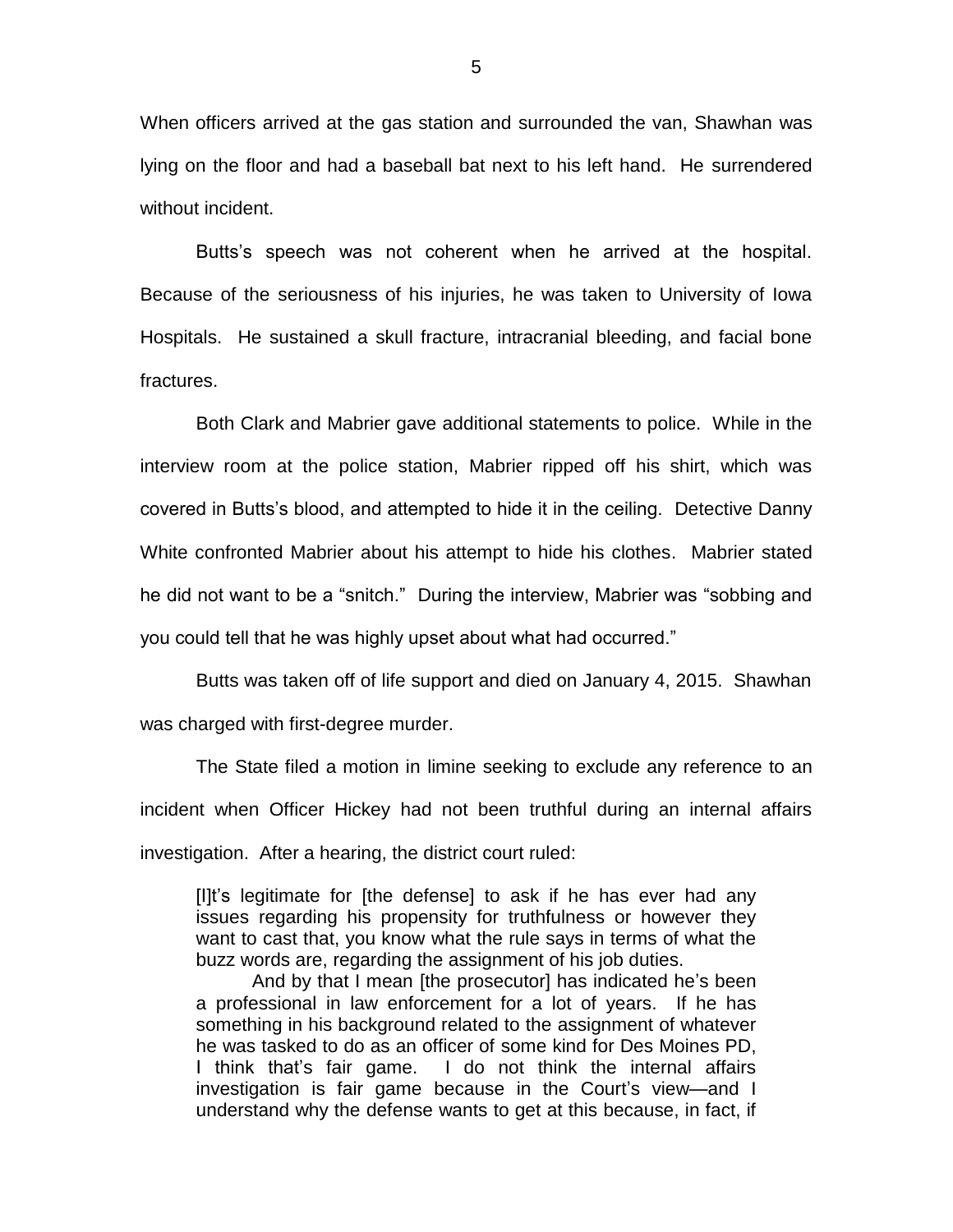there is something related to what he was assigned to do, he was assigned to do something here. So for me that's the link between the two.

In a subsequent offer of proof, Officer Hickey testified that about four years prior, a fellow officer had discharged his firearm inside a building belonging to the police department. During the resulting internal affairs investigation, Officer Hickey corroborated the fellow officer's statement that the other officer had not been responsible for the firearm discharge. However, after the fellow officer admitted he had accidentally discharged the weapon, Officer Hickey changed his own statement. As a consequence of the rule violation, Officer Hickey was suspended for seventeen days, removed from the Metro SWAT team and as the team leader of another team, and "sent back to day patrol."

The court made a further ruling:

I think that Officer Hickey can be asked if he ever had any issues with truthfulness regarding the work that he was assigned to do in however many positions he's held with the Des Moines Police Department.

That does not include this internal investigation or delving into this internal investigation that was at least three or four years ago for the following reason: His ability to be truthful or not, if it related to something arising from an investigation or if it arose from him completing a report when he was out on the beat and was dispatched somewhere and he had to take information similar to what his role was here, if that was the situation, I would agree that that would be fair game.

It may—and so now let's step back for a second and talk about the internal investigation. On some level it may have some minimal relevance, but the court doesn't think that whatever relevance it could have, however tangential that might be, I don't think it—it's relevant enough that it qualifies to be delved into here. And I think as well that offering that information could potentially be unfairly prejudicial.

So on that basis, I want to make sure the parties both understand. And if you don't, now's the time to say so. You can chat with Officer Hickey. You heard what he would be prepared to say. You can ask him if he ever had any issues regarding his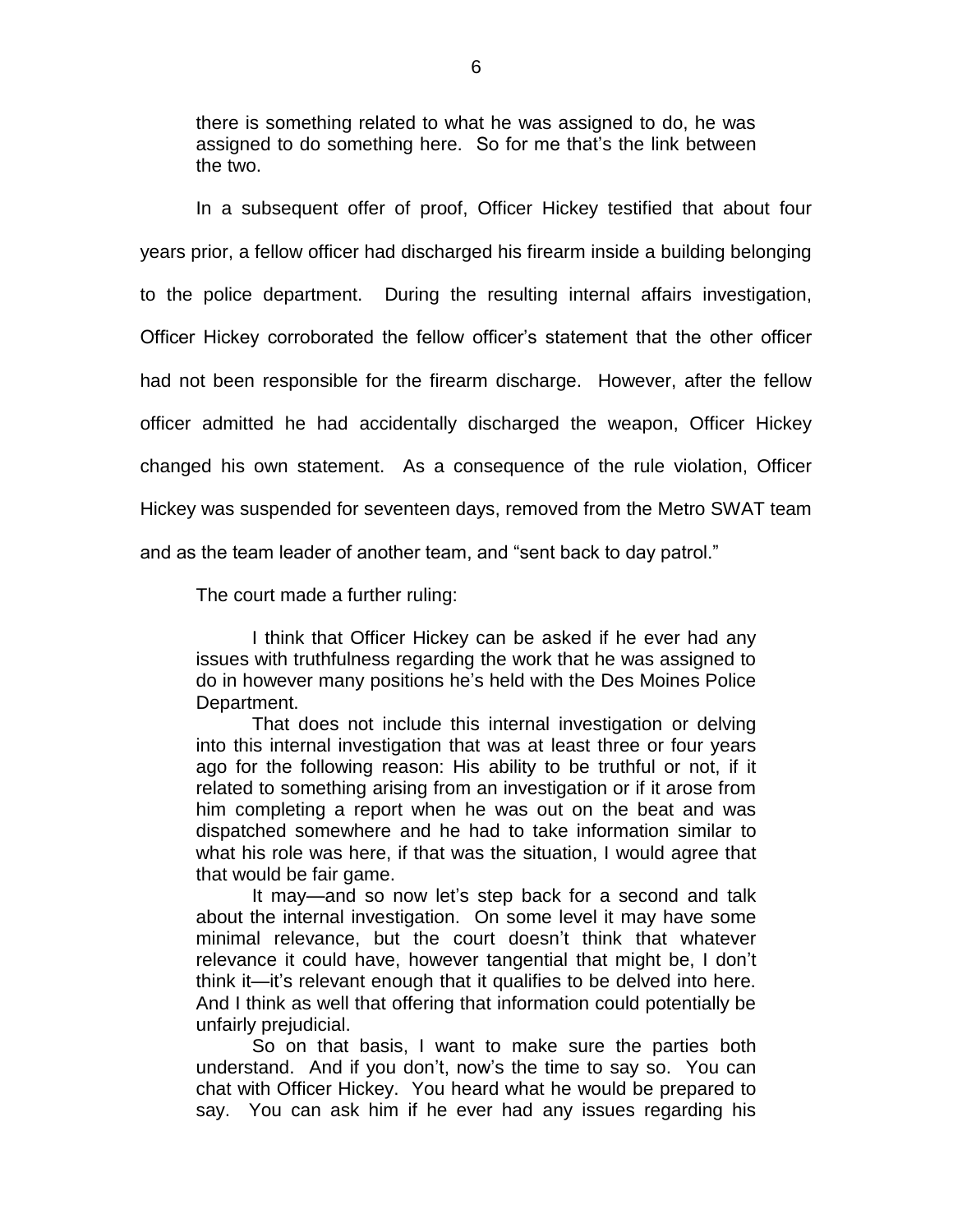assigned duties; in other words, when he was out there performing whatever task he was assigned to perform as a cop in whatever capacity he was performing that in, because my understanding is that he has been an employee of the Des Moines Police Department for a number of years. So you're free to ask him, and whatever he says is what he says.

Clark, Mabrier, and Martin were among the witnesses who testified at trial. Another of the witnesses, Frank Nucaro, acknowledged that he had known Shawhan as a kid growing up and that they both ended up in the Polk County Jail in late December 2014. Nucaro stated Shawhan told him Shawhan had gotten into a verbal altercation with Butts and that he showed Butts that he "wasn't a tough guy" by hitting Butts with a baseball bat. Nucaro also stated Shawhan asked him to make sure the witnesses "didn't make it" and were "taken care of" if Nucaro was successful in bonding out. Nucaro was eventually transferred to the state prison at Oakdale and contacted authorities with the information Shawhan had shared with him. Nucaro stated he did so because he was concerned for the welfare of Martin, who he knew was pregnant.

The State played a number of recorded phone conversations Shawhan had while at the Polk County Jail. In some of the calls, Shawhan refers to wanting "Mike J." to talk to people who had been in the apartment.

Shawhan testified that in the early morning hours of December 27, he was outside walking the dog due to his paranoia. Shawhan stated he came through the front door of the building and had just entered the Butts/Clark apartment when he heard Clark screaming and saw a person go into the spare room. Shawhan stated he did not see who hit Butts or what he was hit with.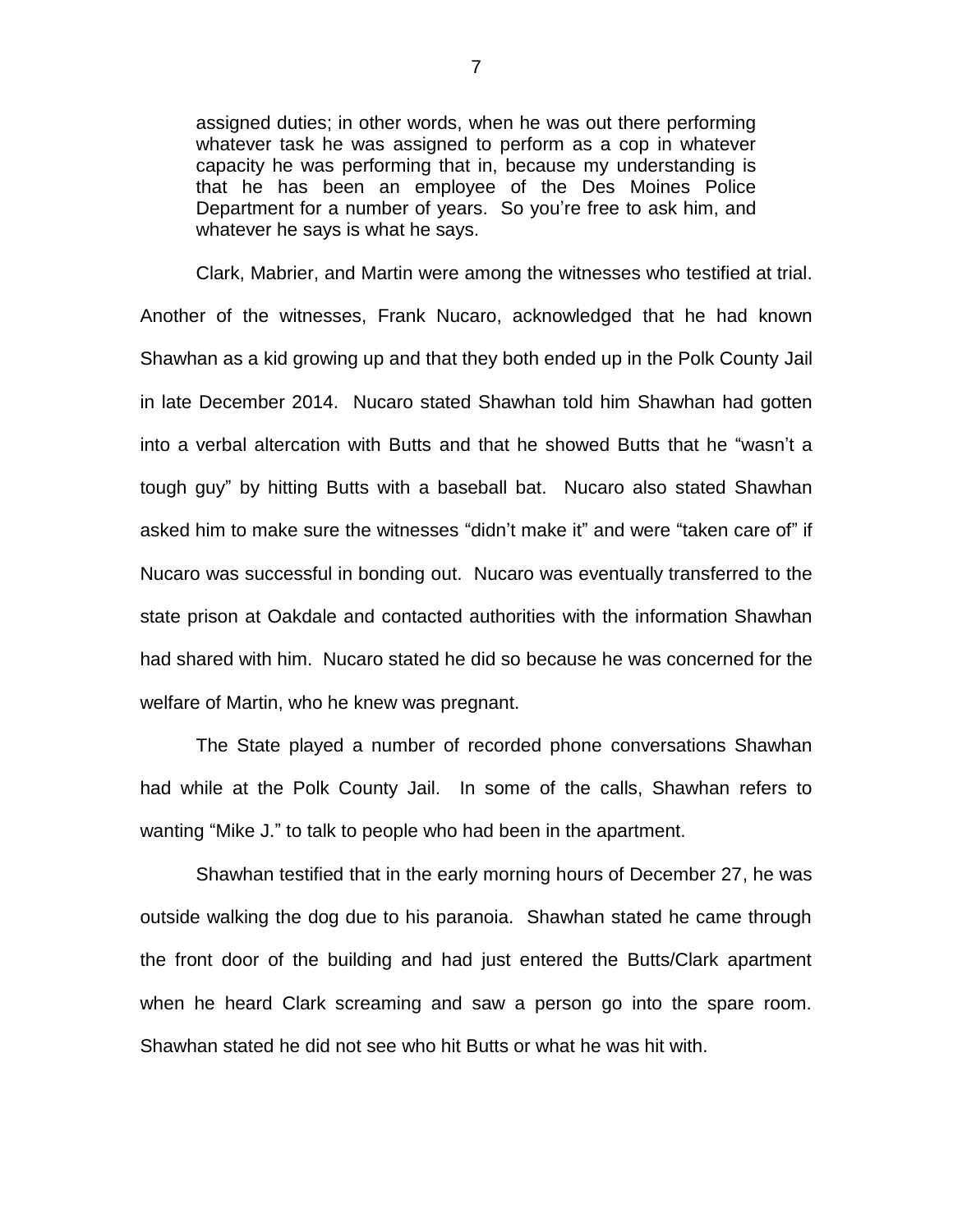The jury found Shawhan guilty of second-degree murder. He now appeals.

# **II. Scope and Standards of Review.**

We generally review the trial court's evidentiary rulings for an abuse of discretion. *State v. Tipton*, 897 N.W.2d 653, 690 (Iowa 2017). Even if the trial court has abused its discretion in excluding evidence, we do not reverse for a new trial unless the exclusion was prejudicial. *State v. Greene*, 592 N.W.2d 24, 27 (Iowa 1999).

"Alleged errors in the submission or refusal to submit jury instructions are reviewed for correction of errors at law." *Tipton*, 897 N.W.2d at 694. "[H]owever, if the jury instruction is not required but discretionary, we review for an abuse of discretion." *State v. Plain*, 898 N.W.2d 801, 811 (Iowa 2017). "We review jury instructions as a whole to determine whether the jury instructions correctly state the law." *Tipton*, 897 N.W.2d at 694.

We review claims of ineffective assistance of counsel de novo because such claims raise constitutional issues. *Ledezma v. State*, 626 N.W.2d 134, 141 (Iowa 2001).

# **III. Discussion.**

*A. Limitations on impeachment of Officer Hickey.* Shawhan notes Officer Hickey was one of two responding officers in the case. Officer Hickey took the initial statements from Clark and Mabrier, who later gave different statements at trial. Officer Hickey acknowledged not securing the scene initially, which resulted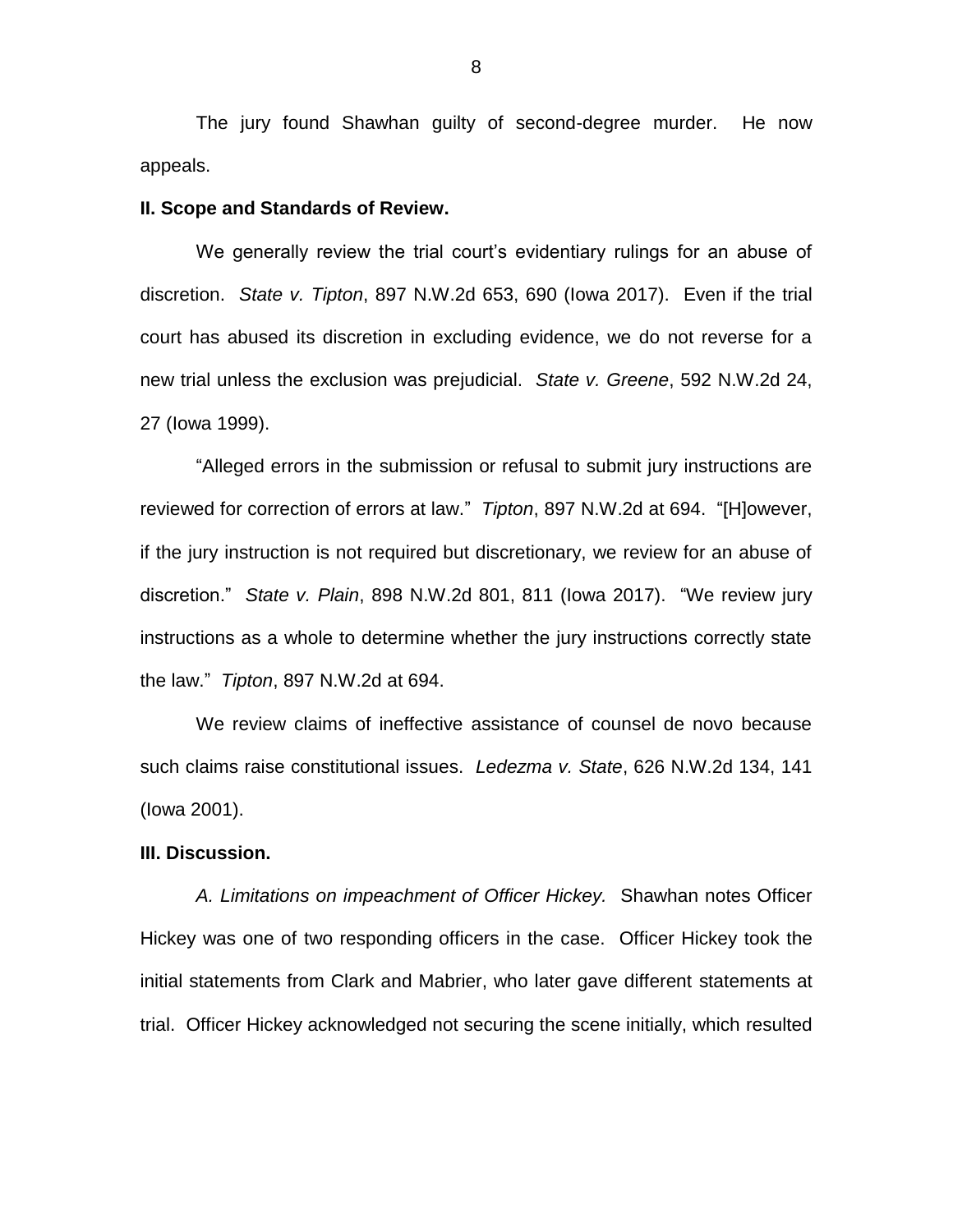in maintenance workers for the complex having started to clean blood from the common areas of the building before police returned to secure the area.<sup>1</sup>

Shawhan asserts the trial court abused its discretion in prohibiting Shawhan from impeaching Officer Hickey with evidence regarding his prior discipline for untruthfulness, contending the evidence was relevant to Officer Hickey's general credibility. He argues the failure to permit impeachment harmed Shawhan's case:

[T]he court's refusal to permit the general impeachment of Hickey left a false impression for the jury. At the beginning of his testimony, Hickey informed the jury that he was a patrol officer who had also been on the vice and narcotics and SWAT teams. He said he had been the leader of the Weapons of Mass Destruction team, the dive master of the dive team, and an assistant leader for the entry team. This experience probably sounds fairly impressive to the average juror, who might then credit Hickey with a certain degree of respect and credibility. Had jurors heard that Hickey was removed from those special teams based on being disciplined for untruthfulness in an internal affairs investigation, they might have viewed his credibility much differently.

Under Iowa Rule of Evidence 5.608(b), in its discretion, the court may permit inquiry into specific instances of conduct on cross-examination if the evidence is probative of a witness's character for truthfulness or untruthfulness. *State v. Knox*, 536 N.W.2d 735, 740 (Iowa 1995). The trial court considers the probative value of the evidence, *State v. Smith*, 522 N.W.2d 591, 593 (Iowa 1994), and whether the probative value is outweighed by the danger of unfair prejudice, *Knox*, 536 N.W.2d at 740. We will disturb the trial court's ruling "only

 $1$  Officer Hickey testified that the initial call was for an assault and "we didn't have a victim because he didn't want to file a report." When the prosecutor noted that Officer Hickey had testified Butts could not talk, the officer testified: "That is correct. When I asked, he didn't answer, so I can't assume that he wanted one. So I just went ahead and made the injured person's report."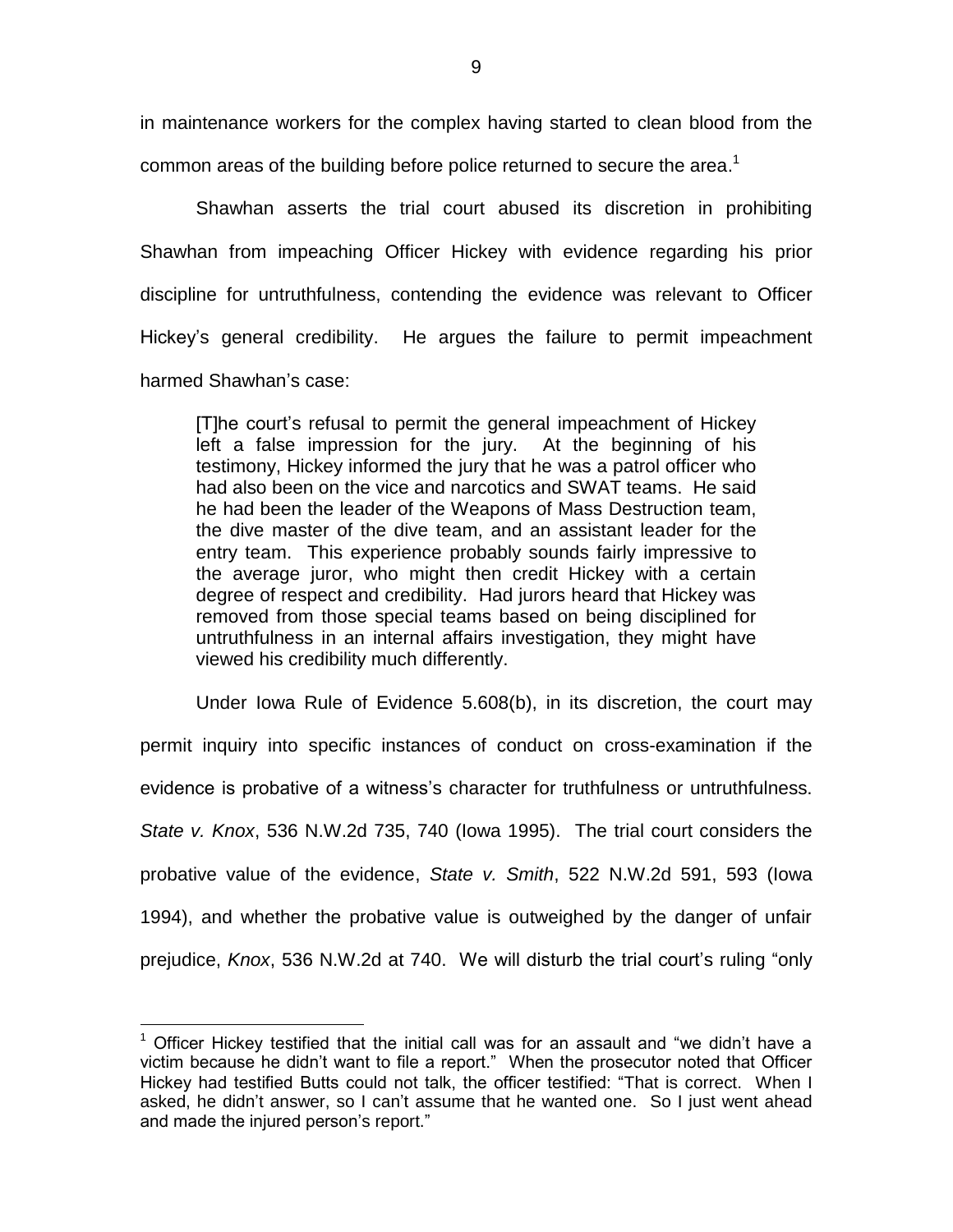when its discretion has been obviously abused." *State v. Frazier*, 559 N.W.2d 34, 38 (Iowa Ct. App. 1996). "An abuse of discretion will be found when the court exercises its discretion on grounds clearly untenable or to an extent clearly unreasonable." *Id.*

Here, the trial court weighed the probative value ("minimal relevance") of the evidence and concluded it was "unfairly prejudicial." While another court might come to different result, these grounds are not clearly untenable or clearly unreasonable. We thus conclude the trial court did not abuse its discretion.

Even if we would determine the trial court abused its discretion, we could not conclude the exclusion of the evidence was prejudicial affording Shawhan a new trial. Officer Hickey was one of several investigating officers that testified and was not an eyewitness to the crime. His testimony was not indispensable to the State's case as other officers testified to some of the same facts. Photo evidence was also admitted relative to some of Officer Hickey's testimony. There was no prejudice to Shawhan by the exclusion of the evidence.

*B. The bad-acts jury instruction.* The trial court provided the following proposed jury instruction:<sup>2</sup>

You have received evidence and heard testimony that the defendant may have committed certain illegal acts which are not charged in the trial information in this case. The defendant is not on trial for those acts.

Evidence of other crimes, wrongs, or acts may not be used by you to prove the character of a person in order to show that the person acted in conformity therewith. It may, however, be admissible for other purposes, such as proof of motive, intent, common sense, opportunity, preparation, plan, knowledge, identity of person charged, or absence of mistake or accident.

<sup>&</sup>lt;sup>2</sup> Instruction No. 18.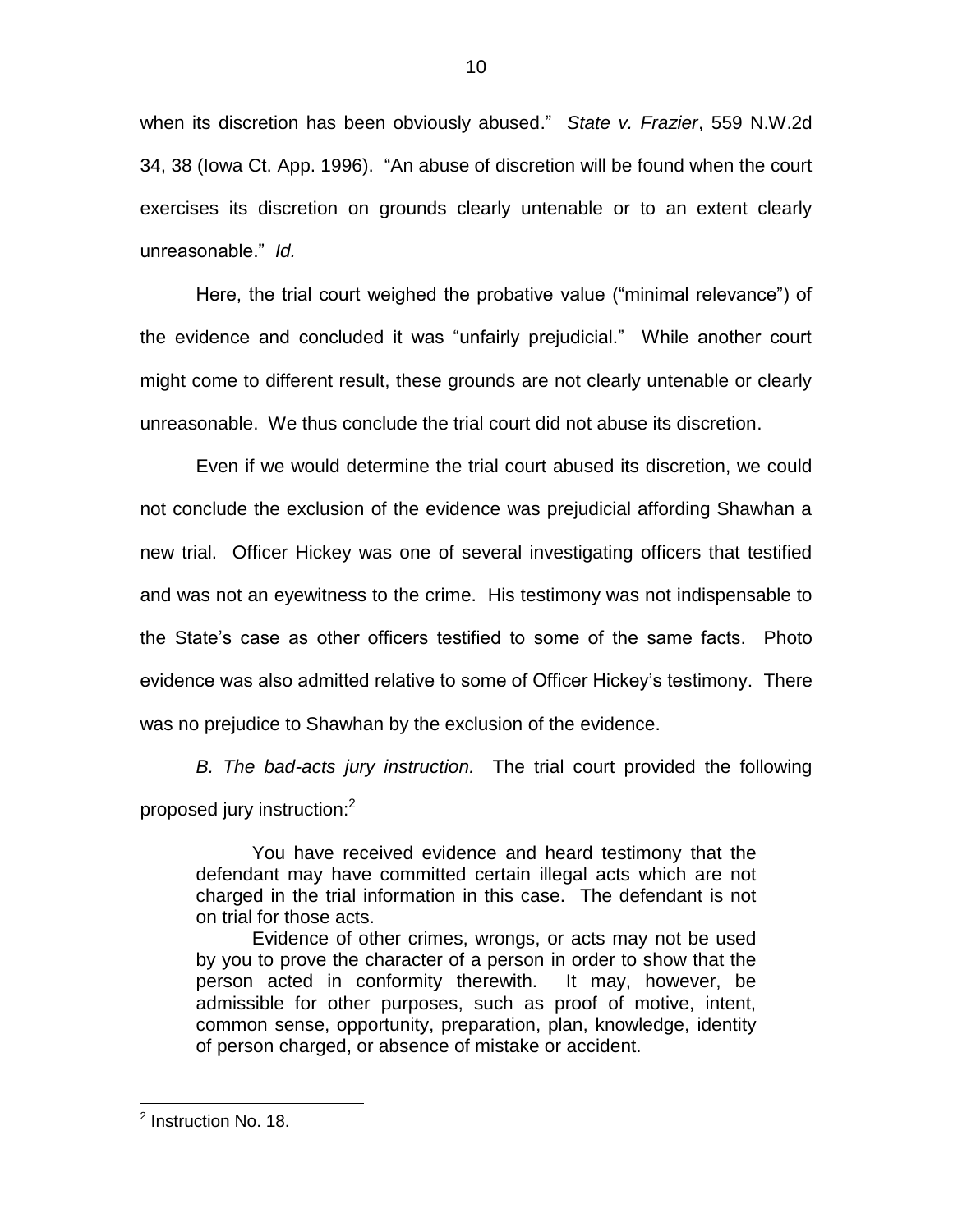Shawhan, however, requested the model instruction for other-bad-acts evidence found in Iowa Criminal Jury Instruction 200.34:

Evidence has been received concerning other wrongful acts alleged to have been committed by the defendant. The defendant is not on trial for those acts. This evidence must be shown by clear proof to show [motive] [intent] [absence of mistake or accident] [common scheme] [identity of person charged] and for no other purpose. If you find other wrongful acts occurred then and only then may such other wrongful acts be considered for the purpose of establishing [motive] [intent] [absence of mistake or accident] [common scheme] [identity of person charged].

You may consider whether the acts were recent or remote and whether the acts were similar or dissimilar to the crimes charged in this case and all other relevant factors in deciding how much weight and effect to give them.

Shawhan asserts the court's instruction "omitted any reference to the

State's burden to provide clear proof of the other bad acts"; "omitted the direction

that the jury could use the evidence of other bad acts for specific purposes *only if* 

the jury found the other acts occurred"; referred to "illegal acts" as opposed to

"wrongful acts"; "essentially convey[ed] to the jury that Shawhan had, in fact,

committed other illegal acts"; and that the given instruction would have confused

the jury because it improperly allowed the jury to use the evidence as substantive

evidence of motive, intent, and identity.

The instruction requested by Shawhan and his claims of error are premised upon lowa Rule of Evidence 5.404(b) $3$  and case law concerning the

 $3$  Rule 5.404(b) provides:

*Crimes, wrongs, or other acts.*

<sup>(1)</sup> *Prohibited use.* Evidence of a crime, wrong, or other act is not admissible to prove a person's character in order to show that on a particular occasion the person acted in in accordance with the character.

<sup>(2)</sup> *Permitted uses.* This evidence may be admissible for another purpose such as proving motive, opportunity, intent, preparation, plan, knowledge, identity, absence of mistake, or lack of accident.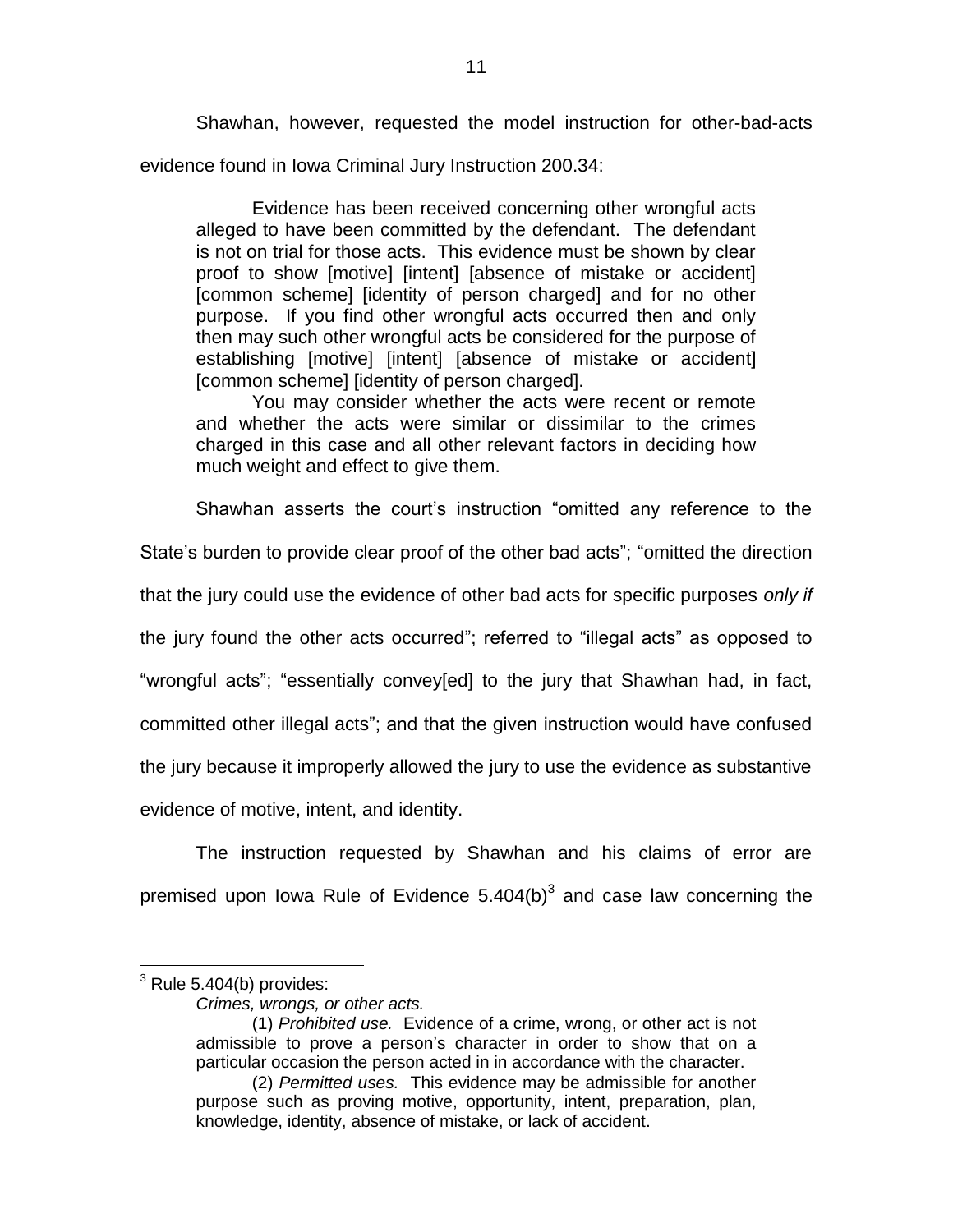rule. *See, e.g.*, *State v. Putman*, 848 N.W.2d 1, 8-9 (Iowa 2014) (discussing the "three-step analysis" in determining whether to admit prior-bad-acts evidence). $4$ 

The State claimed evidence of bad acts was presented solely to complete the story and was inextricably intertwined evidence, and supported the court's proposed jury instruction. The State argued that because the prior-bad-acts evidence was inextricably intertwined to the story, rule 5.404(b) was inapplicable.

"Inextricably intertwined evidence is evidence of the surrounding circumstances of the crime in a causal, temporal, or spatial sense, incidentally revealing additional, but uncharged, criminal activity." *State v. Nelson*, 791 N.W.2d 414, 420 (Iowa 2010) (citation omitted). Our supreme court discussed the inextricably intertwined doctrine in *Nelson*, stating:

The inextricably intertwined doctrine bypasses rule 5.404(b) because rule 5.404(b), by its express terms, is only applicable to evidence of *other* crimes, wrongs, or acts, which is considered to be extrinsic evidence. Edward J. Imwinkelried, *The Second Coming of Res Gestae: A Procedural Approach to Untangling the "Inextricably Intertwined" Theory for Admitting Evidence of an Accused's Uncharged Misconduct*, 59 Cath. U.L. Rev. 719, 724-25 (2010).

. . . [B]ecause rule 5.404(b) is inapplicable to inextricably intertwined evidence, the court admits the technically unchargedcrime evidence *without limitation and irrespective of its unfair prejudice or its bearing on the defendant's bad character*. Instead, the inextricably intertwined evidence is subject to the same general admissibility requirements as other evidence that is used to provide the fact finder with a complete picture of the charged crime.

In summary, the inextricably intertwined doctrine permits the admission of other crimes, wrongs, or acts evidence based on a special relationship between this evidence and the charged crime, *regardless of the strictures of rule 5.404(b).*

 $4$  "If the evidence is [1] relevant to a legitimate and disputed factual issue, and [2] the clear-proof requirement is satisfied, [3] the court must determine whether the evidence's 'probative value is substantially outweighed by the danger of unfair prejudice to the defendant.'" *Putman*, 848 N.W.2d at 9 (citation omitted).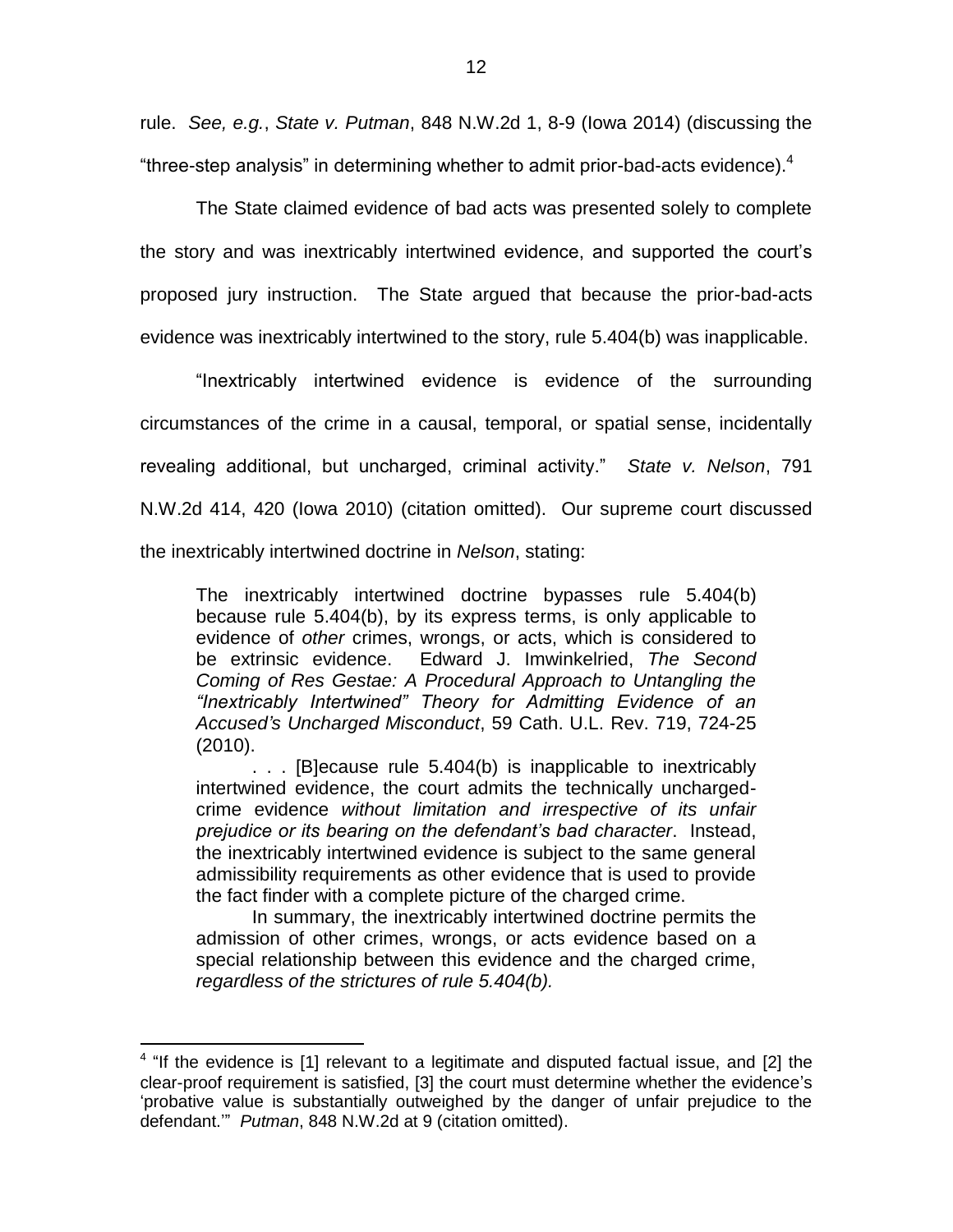*Id.* at 420 (emphasis added) (citations omitted). The *Nelson* court observed,

Although Iowa has never referred to other crimes, wrongs, or acts evidence as inextricably intertwined, we have long recognized the rule that, "[w]hen acts are so closely related in time and place and so intimately connected that they form a continuous transaction, the whole transaction may be shown *to complete the story of what happened* [even though they may incidentally show the commission of another uncharged crime]."

*Id.* at 422 (alteration in original) (citation omitted). The court adopted the doctrine

but concluded it should be "used infrequently and as a narrow exception." *Id.* at

423.

To ensure a court does not admit unnecessary and prejudicial evidence of other crimes, wrongs, or acts, we reaffirm the language from one of our earlier cases and hold we will only allow such evidence to complete the story of what happened when the other crimes, wrongs, or acts evidence is so closely related in time and place and so intimately connected to the crime charged that it forms a continuous transaction. [*State v.*] *Oppelt*, 329 N.W.2d [17,] 19 [(Iowa 1983)]. Thus, the charged and uncharged crimes, wrongs, or acts must form a continuous transaction. *Id.* Moreover, we will only allow the admission of other crimes, wrongs, or acts evidence to complete the story of the charged crime when a court cannot sever this evidence from the narrative of the charged crime without leaving the narrative unintelligible, incomprehensible, confusing, or misleading. In this way, we can be sure rule 5.404(b) remains the standard for the admission of evidence of other crimes, wrongs, or acts *and the inextricably intertwined doctrine is construed as a narrow and limited exception to rule 5.404(b).*

*Id.* at 423-24 (emphasis added).

Shawhan does not dispute that evidence of his absence from Fort Des Moines, drug use at the apartment, and the manner in which Martin left the apartment with Shawhan was inextricably intertwined with the story of the assault. Consequently, rule 5.404(b) is not applicable. *See id.* at 420, 424. This conclusion, however, does not completely resolve Shawhan's complaint because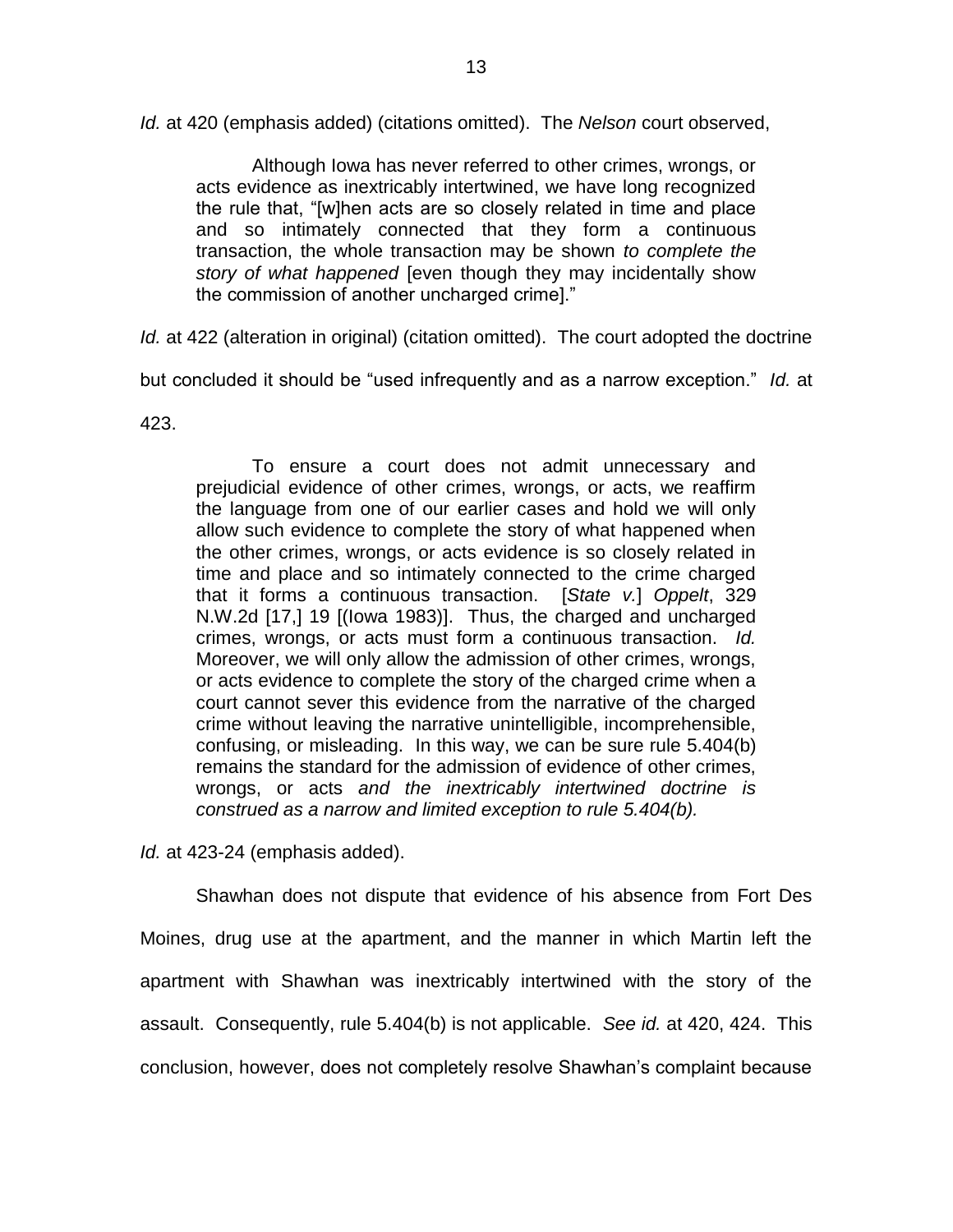the court ultimately instructed the jury as provided in its Proposed Instruction No. 18. 5

Shawhan also complains the court's instruction "specifically told the jury Shawhan's illegal acts could be considered for any one of the listed purposes [motive, intent, identity]." He asserts this is impermissible under *Nelson*. If the evidence presented by the State was for the sole purpose to complete the story and was inextricably intertwined evidence, then the jury should not have been instructed that it could use the evidence for one of the listed purposes identified in the jury instruction used by the court. If the State intended to use the evidence for one of the listed purposes, then Shawhan's instruction correctly identified the State's burden and the process the jury was to consider in its deliberations.

The problem with Shawhan's argument here is that Shawhan has not identified any testimony or argument where the State attempted to show or argue the inextricably-intertwined evidence of bad acts was proof of or should be used by the jury to infer any of the identified purposes in the instruction. We will not comb the record for facts to support an argument. *Hyler v. Garner*, 548 N.W.2d 864, 876 (Iowa 1996). Instead, Shawhan only speculates that the jury could have used the inextricably-intertwined evidence of bad acts for one of those purposes. Because we are unable to conclude the State relied upon any bad acts to prove any of the identified purposes or, for that matter, any other purpose than to complete the story, the second paragraph of Instruction No. 17 was more akin to being superfluous than erroneous—it properly recited the language in rule

 $5$  See above at page ten.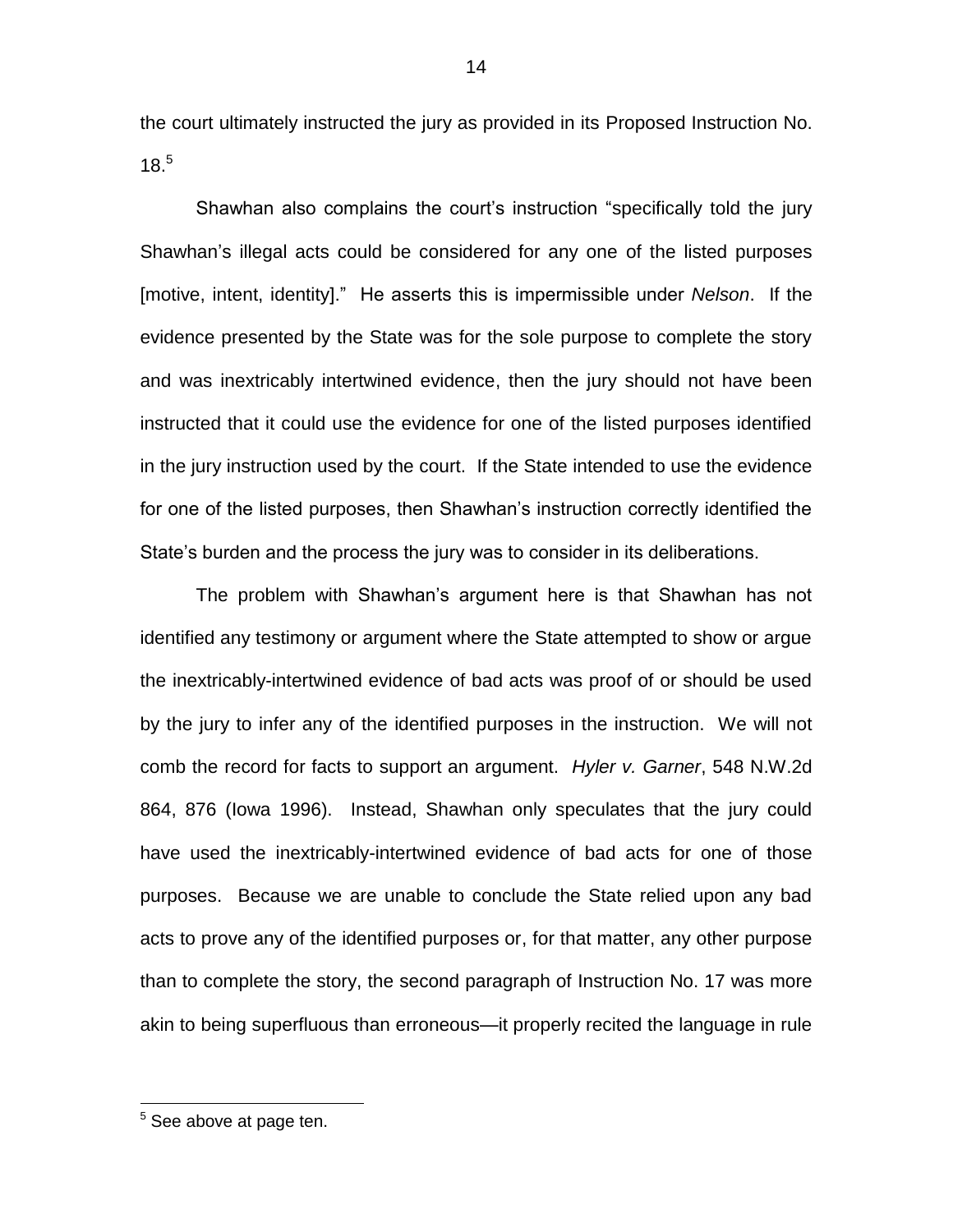5.404(b). *See State v. Thorndike*, 860 N.W.2d 316, 322 (Iowa 2015) (finding defendant did not suffer prejudice from superfluous alternative in instruction).

Nonetheless, we believe it is also prudent to examine this issue as a refusal to give a requested instruction. Certainly, Shawhan submitted a requested instruction that was more complete in describing the law than did Instruction No. 17. Here, Shawhan has not contended there was a violation of the constitution. In *Plain*, our supreme court stated,

"When the error is not of constitutional magnitude, the test of prejudice is whether it sufficiently appears that the rights of the complaining party have been injuriously affected or that the party has suffered a miscarriage of justice." "We [do] not reverse for marginal or technical omissions . . . ."

898 N.W.2d at 817 (alteration in original) (citations omitted).

But even if the refusal to instruct as Shawhan requested was an error at law, we are unable to conclude Shawhan was prejudiced by the use of the instruction on bad acts. As we have previously noted, Shawhan cannot point to any evidence or argument where the State relied upon the bad acts to prove anything other than to complete the story. Moreover, there was strong evidence of Shawhan's guilt.

Shawhan also argues he was prejudiced by the court's instruction because it used "illegal acts" rather than "wrongful acts." He asserts, "[T]he court was essentially conveying to the jury that Shawhan had, in fact, committed other illegal acts." "Error in jury instructions is reversible only if the error is prejudicial." *State v. Ambrose*, 861 N.W.2d 550, 554 (Iowa 2015) (citation omitted). We are hard pressed to conclude the use of the term "illegal acts" was prejudicial where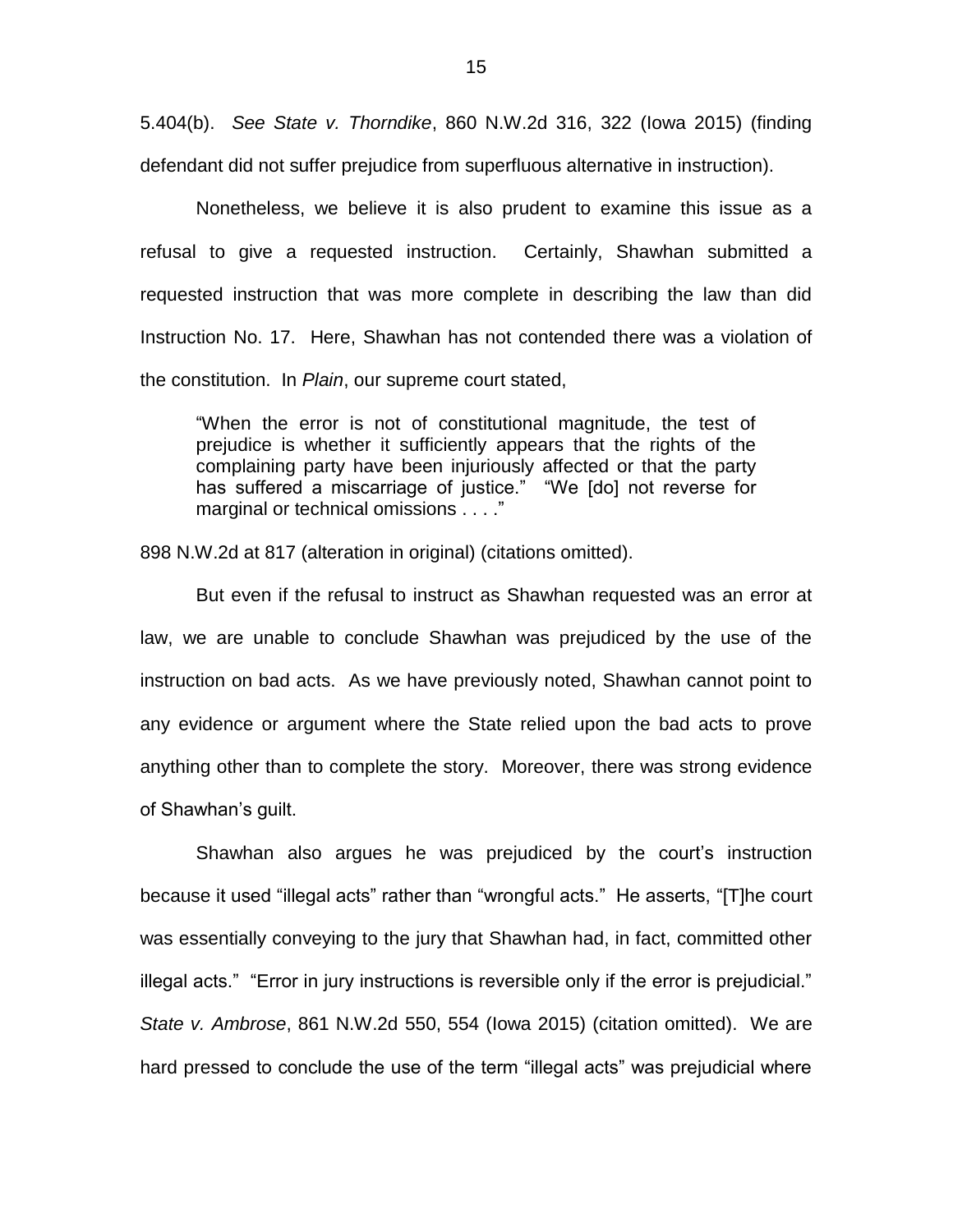Shawhan admitted he absconded from a correctional facility and used methamphetamine and other controlled substances.

*C. Standard used to rule upon the motion for new trial.* Shawhan next asserts the trial court used the wrong standard to rule on his motion for new trial, i.e., the sufficiency of the evidence rather than the weight of the evidence. The record belies that claim, and we do not address it further.

*D. Ineffective assistance of counsel.* In a supplemental pro se brief, Shawhan asserts his trial counsel was ineffective in failing to object to additional jury instructions—those setting out the elements of assault, defining a "dangerous weapon," and causation. $6$ 

There is a strong presumption that trial counsel performed competently. *State v. Graves*, 668 N.W.2d 860, 881 (Iowa 2003). "The benchmark for judging any claim of ineffectiveness must be whether counsel's conduct so undermined the proper functioning of the adversarial process that the trial cannot be relied on as having produced a just result." *Strickland v. Washington*, 466 U.S. 668, 686 (1984).

Where an erroneous-instruction claim is raised on direct appeal in the context of an ineffective-assistance-of-counsel claim, we must decide whether it can be determined as a matter of law that Shawhan's counsel failed in an essential duty and Shawhan was prejudiced as a result. *See State v. Fountain*, 786 N.W.2d 260, 263 (Iowa 2010). The defendant must demonstrate both a

<sup>&</sup>lt;sup>6</sup> Shawhan refers to Instruction No. 27 as the "wounds-inflicted" instruction. Instruction No. 27 provides:

The act of hitting a person with a baseball bat results in the death of that person if those actions caused or directly contributed to that person's death.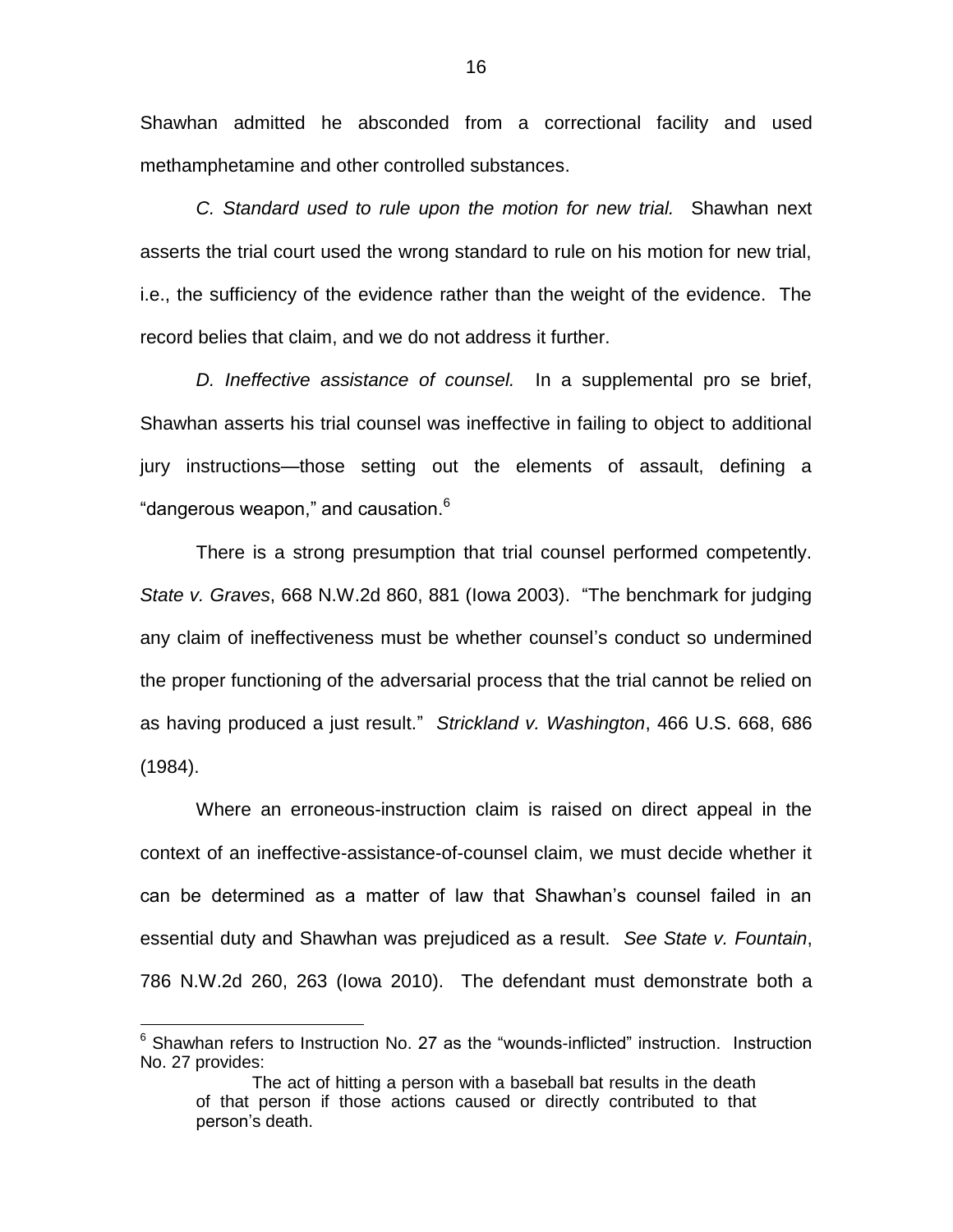breach of duty and prejudice by a preponderance of the evidence. *Ledezma*, 626 N.W.2d at 142. We also note, "Counsel has no duty to raise an issue that has no merit." *Fountain*, 786 N.W.2d at 263. Moreover, "[i]f the claim lacks prejudice, it can be decided on that ground alone without deciding whether the attorney performed deficiently." *Ledezma*, 626 N.W.2d at 142.

*1. Assault instruction.* "[T]he crime of assault includes a specific intent element." *Fountain*, 786 N.W.2d at 265. Shawhan contends the assault jury instruction given by the trial court did not require a finding of specific intent.

Here, the court instructed the jury:

An assault is committed when a person does an act which is meant to:

1. Cause pain or injury to another person; or

2. Result in physical contact which will be insulting or offensive to another person; or

3. Place another person in fear of immediate physical contact which will be painful, injurious, insulting or offensive to the other person, when coupled with apparent ability to do the act.

The jury was also given an instruction on specific intent.<sup>7</sup>

In *State v. Pendleton*, this court found such "meant to" language in an

assault instruction "used plain language to explain the intent required for assault."

No. 13-1647, 2014 WL 6977188, at \*5 (Iowa Ct. App. Dec. 10, 2014); *accord* 

*State v. Clark*, No. 14-2035, 2016 WL 1130286, at \*6 (Iowa Ct. App. Mar. 23,

<sup>&</sup>lt;sup>7</sup> Instruction No. 20 provided:

<sup>&</sup>quot;Specific intent" means not only being aware of doing an act and doing it voluntarily, but in addition, doing it with a specific purpose in mind.

Because determining the defendant's specific intent requires you to decide what he was thinking when an act was done, it is seldom capable of direct proof. Therefore, you should consider the facts and circumstances surrounding the act to determine the defendant's specific intent. You may, but are not required to, conclude a person intends the natural results of his acts.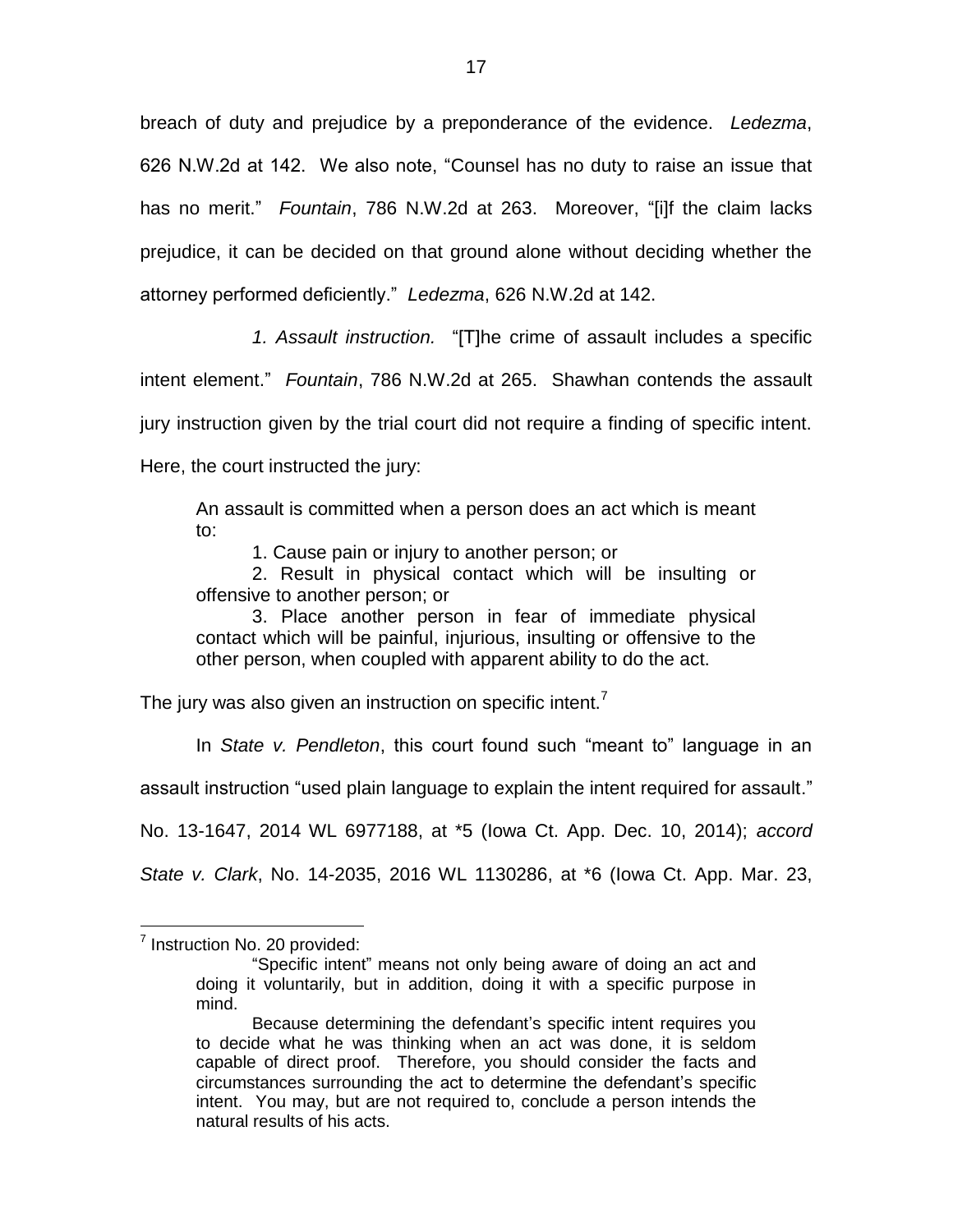2016). We find these cases persuasive and conclude counsel was not required to object to the instruction given.

*2. Dangerous weapon instruction.* The jury here was instructed that "[m]alice aforethought may be inferred from a defendant's use of a dangerous weapon." $^{8}$  The following instruction defined a dangerous weapon: $^{9}$ 

A "dangerous weapon" is any device or instrument designed primarily for use in inflicting death or injury, and when used in its designed manner is capable of inflicting death. It is also any sort of instrument or device which is actually used in such a way as to indicate the user intended to inflict death or serious injury, and when so used is capable of inflicting death.

Shawhan asserts trial counsel was ineffective in failing to object to the inclusion of the first sentence of the instruction and to argue a baseball bat was not a dangerous weapon thereunder. As to this assertion, we conclude Shawhan cannot establish he was prejudiced by the superfluous language of the instruction. *See Thorndike*, 860 N.W.2d at 322.

*3. Causation.* Finally, Shawhan argues Instruction No. 27 allowed the jury to find him guilty if "a person"—not necessarily Butts—was hit with a baseball bat resulting in death. This instruction supplements Instructions No. 24 and No. 34, however, which contain the elements of the offenses of first-degree and second-degree murder. Each required the State to prove "the defendant assaulted Jeffrey Butts with a baseball bat." Read as a whole, the jury was adequately informed of the elements of the offenses and that it was the defendant that must have caused Butts's death. *See Plain*, 898 N.W.2d at 838

<sup>&</sup>lt;sup>8</sup> Instruction No. 29.

<sup>&</sup>lt;sup>9</sup> Instruction No. 30.